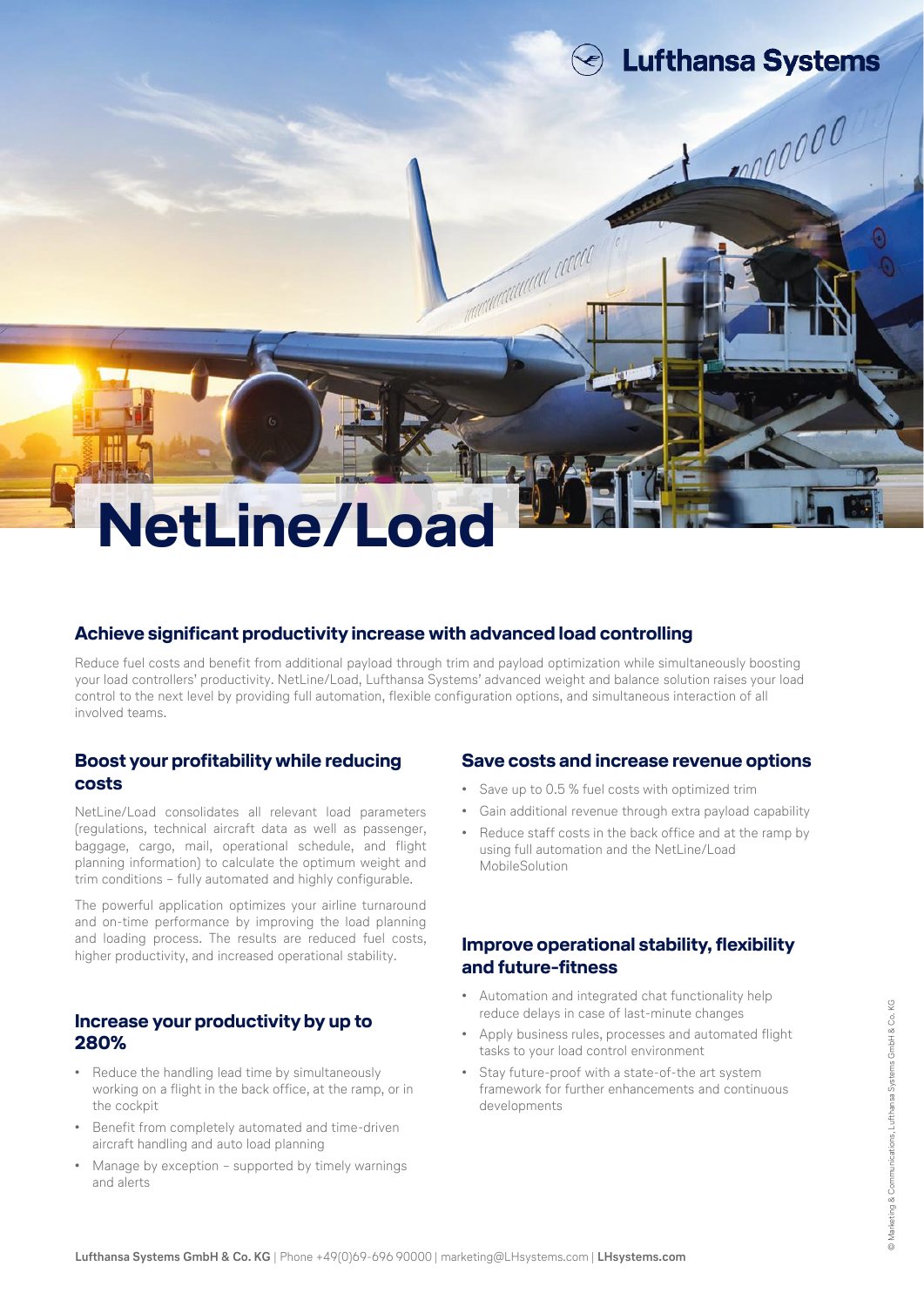# **Features and functions**



#### **Process-oriented information management**

Lufthansa Systems' next-generation weight and balance solution, NetLine/Load, provides state-of-the-art load planning covering all relevant aspects and phases of load control.

## **Safety and legality checks**

NetLine/Load contains all functionalities to safely load and dispatch an aircraft, including any legally required documentation.

## **Multiple use**

NetLine/Load supports various airline business models, the most common aircraft types, and centralized or decentralized load control approach. It can handle one-way and multi-leg flights. It allows the management of multiple airlines, flights, and departure airports simultaneously.

#### **Streamlined workflow**

The powerful solution offers a streamlined workflow with dispatch and easily integrates different data sources such as booking estimates, check-in figures, fuel, baggage, cargo, and mail data, as well as other third-party-provider inputs.

#### **Management by exception**

This feature allows the controller to focus and take action quickly on problem-affected flights and critical load processes within one single flight. All flight data is updated automatically via incoming interface streams.

#### **Full automation**

Flights can be handled completely automated based on time thresholds that continue even in the event of manual intervention. A drag-and-drop feature for load distribution or rule-based auto load planning reduces lead handling time and errors.



**NetLine/Load Load Data View: All relevant load and trim data in table and graphical view**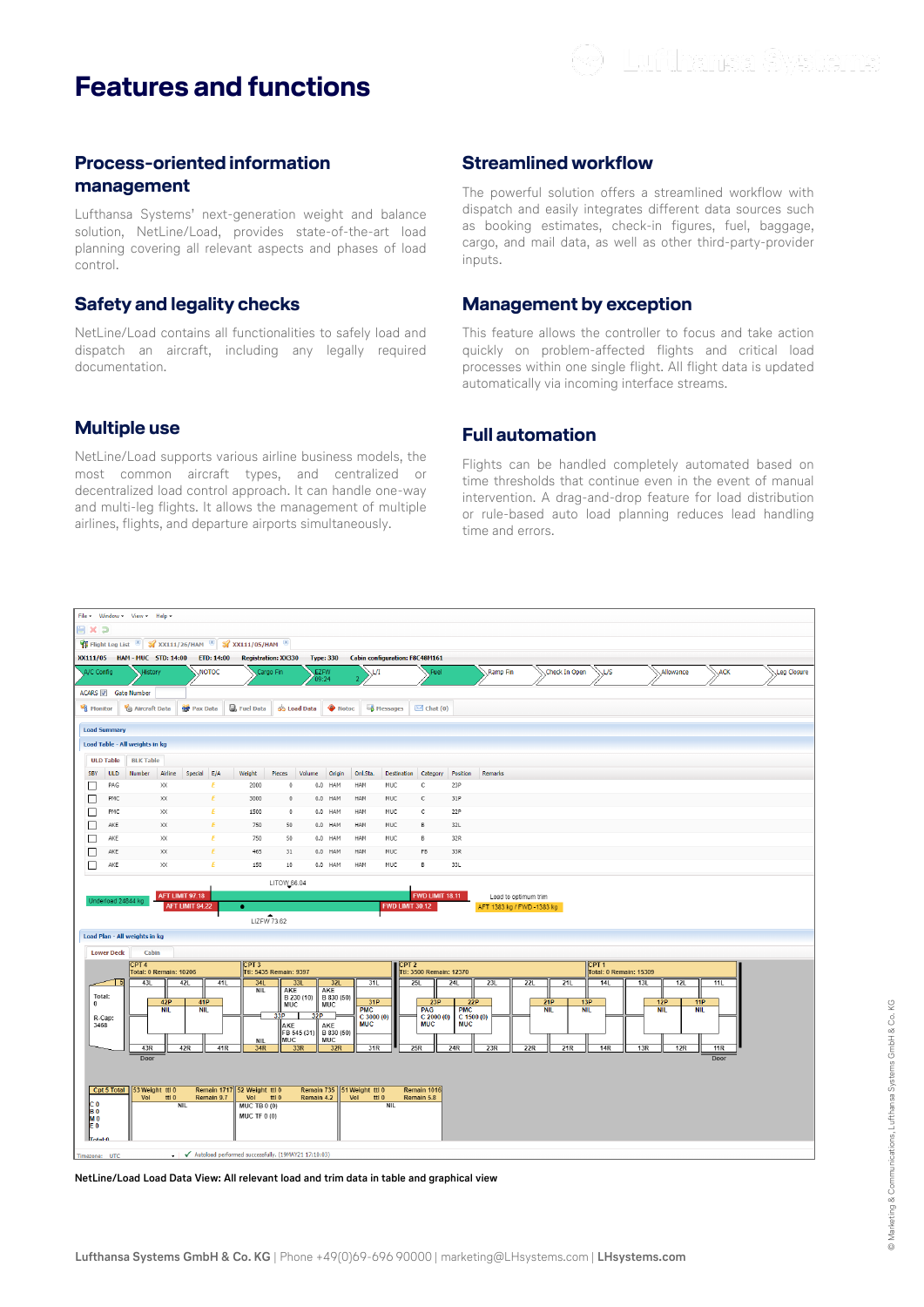

#### **Roles and tasks**

NetLine/Load supports role-based user concepts (load controller, ramp, baggage and cargo agent, pilot, etc.) with configurable user rights and roles to execute specifically assigned tasks.

#### **Configurability**

Many features can be controlled by customer-defined business rules (for instance individual baggage or offloading priorities) and configurable automated flight tasks. Any operating carrier's rules and processes can be applied.

#### **Planning and accuracy**

A high level of planning accuracy is achieved using prognosis, historic data, and detailed rules for pax and/or bag average weights, bag factors, portable water, etc.

#### **Checks, alerts and warnings**

All entered data is checked for validity, considering aircraft limitations and dangerous goods restrictions. The system contains warnings and alerts to help load control agents to complete all necessary inputs and actions. Incompatibility of dangerous goods and ZFW tolerance checks provide safety throughout the process.

#### **High usability**

NetLine/Load presents all necessary information in a userfriendly, process-oriented GUI with intuitive screen navigation. The user always has immediate access to the weight and balance data, process flow, and current handling status of the flight. The solution significantly improves agent productivity with onscreen help and reduces errors by automatically capturing data from messages.

## **Cargo functionality**

NetLine/Load offers a comprehensive cargo functionality for all kinds of freighters and 'preighters' including all required structural checks.



#### **Communication**

A highly user-friendly chat functionality allows instant exchange of information between all involved parties, so everybody stays on the same page, reducing timeconsuming calls to a minimum.

#### **Messaging and documentation**

The system enables viewing all associated messages and reports by flight. NetLine/Load provides documents (e. g. loading instructions, and/or load sheets) via telex, e-mail, or printout. Load sheet delivery to the cockpit is possible via ACARS or the brand-new NetLine/Load CockpitSolution. Post-departure messages (LDM, CPM, UCM) are sent automatically. A comprehensive log file for the corresponding flight is created.



**NetLine/Load covers all relevant aspects of the airline core business load control process**